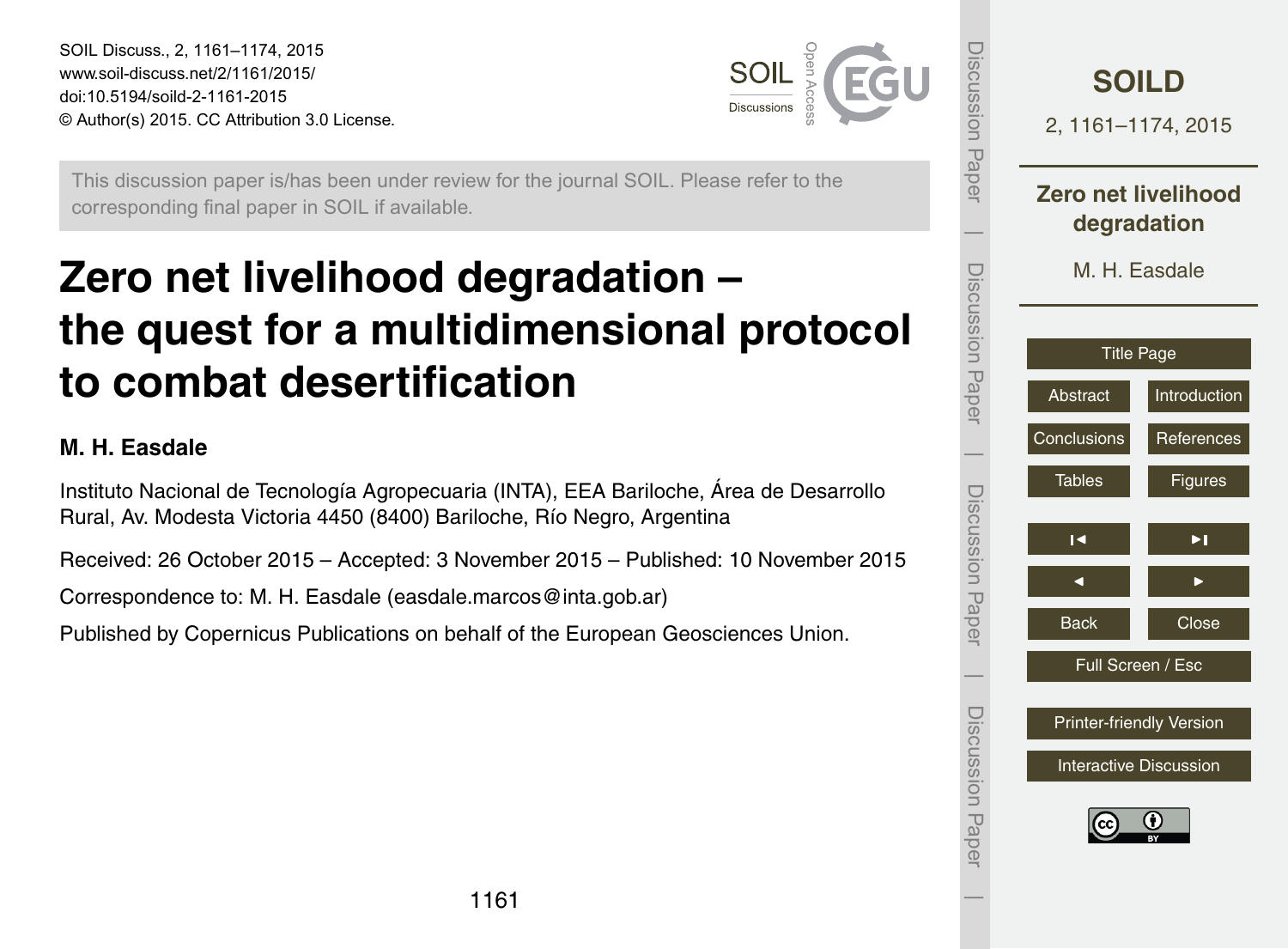### <span id="page-1-0"></span>**Abstract**

The concept of Zero Net Land Degradation was recently proposed as the basis for a future protocol for the United Nations Convention to Combat Desertification to reduce global dryland degradation. It aims at reducing the rate of land degradation and

- <sup>5</sup> increasing the rate of restoration of already degraded land. Whereas there is recognition of the socio-economic contexts that underlie degradation processes, there is a narrow focus on land and soil as the end core that needs to be protected. In particular, there is an essential human dimension to the sustainability of drylands that should be adequately tackled. In order to provide a wider perspective of the zero net degrada-
- <sup>10</sup> tion in drylands, I suggest considering the different livelihoods of rural households as a framework that encompasses the multidimensional perspective of desertification as a complex social-ecological problem. I propose the Zero Net Livelihood Degradation as an enhanced protocol to combat desertification that should foster sustainable livelihood outcomes rather than only sustainable land practices or soil management.

#### <sup>15</sup> **1 Introduction**

The Rio+20 Conference held in Brazil in 2012 agreed the goal of a land-degradationneutral world (LDN). It aims at reducing the rate of land degradation and increasing the rate of restoration of already degraded land. This followed a proposal for a goal of "Zero Net Land Degradation" (ZNLD) made by the United Nations Convention to Combat De-<sup>20</sup> sertification secretariat (UNCCD, 2012). Then, the Conference of the Parties of the UNCCD established an intergovernmental working group to examine all the available options to achieving LDN in drylands (Grainger, 2015). Notwithstanding the institutional processes of the UNCCD needed to formally adopt this framework, the concept have already gained consensus as a proposal for a new global protocol to orient the imple-<sup>25</sup> mentation of policies to combat desertification in drylands (Stavi and Lal, 2015). The piecemeal political approach that has prevailed in international desertification legisla-

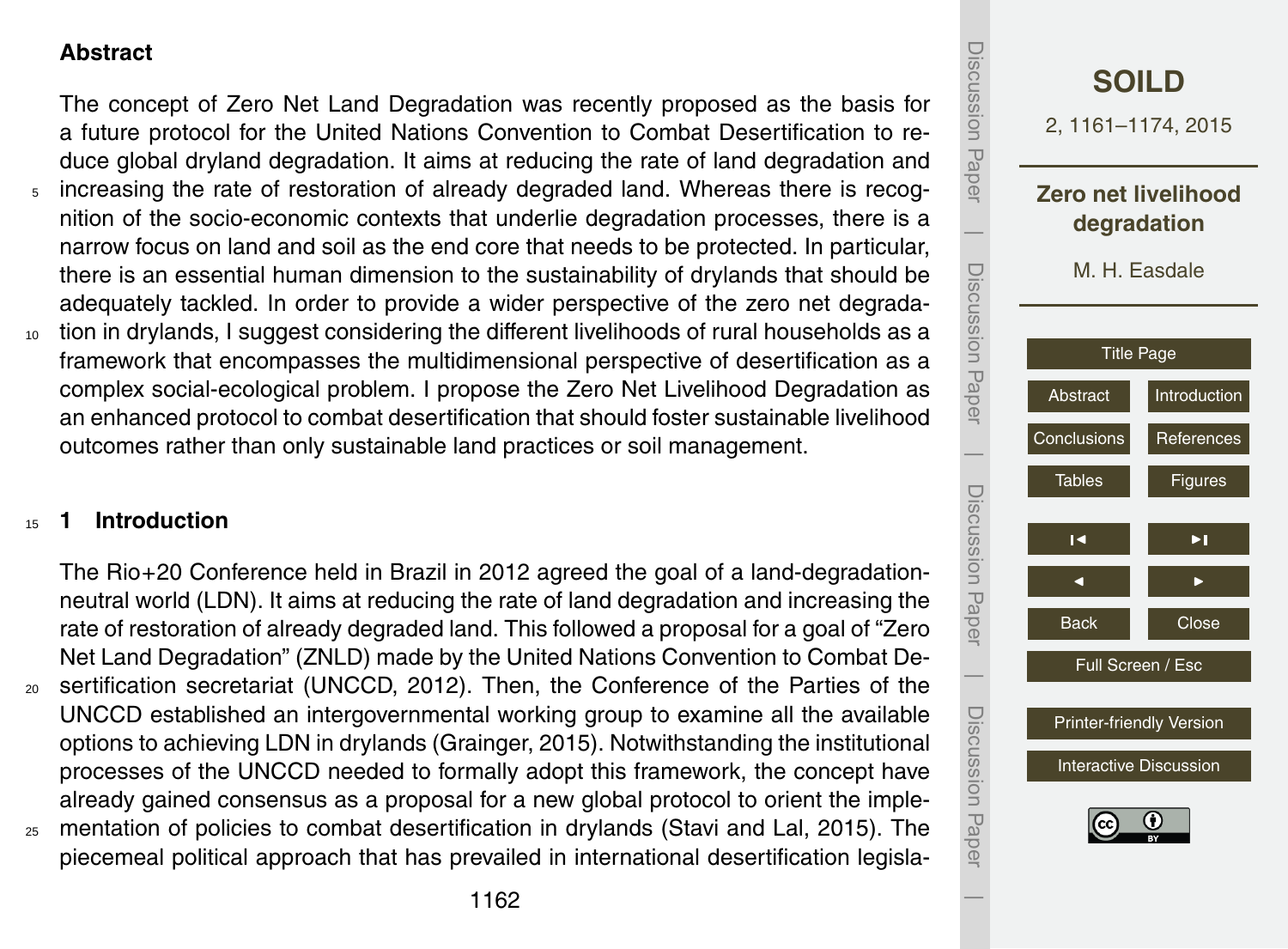tion should be overcome by a more explicit focus on soil ecosystems and degradation processes (Stringer, 2008).

As a goal to be achieved by 2030, the concept of ZNLD proposes that the extent of global degraded lands will decrease or at least, remain stable. For that end, <sup>5</sup> the rate of global land degradation should not exceed that of land restoration, which should consider not only agricultural landscapes, but also natural and semi-natural lands that do not necessarily generate direct economic revenues (Stavi and Lal, 2015). Whereas there is recognition of the socio-economic contexts that underlie degradation processes, there is a narrow focus on land and soil as the end core that needs to be <sup>10</sup> protected in drylands. Hence, the significance of sustainable land practices and soil management, and the need for coordination actions across scales to monitor and restore lands are emphasized (Salvati et al., 2013). The aim of this paper is to propose an enhanced perspective of the zero net degradation in drylands, by considering the different livelihoods of rural households, which I called the Zero Net Livelihood Degradation.

<sup>15</sup> This framework encompasses the multidimensional perspective of desertification as a complex social-ecological problem.

## **2 Desertification as a complex social-ecological problem**

One of the main academic consensus over the last decade is that desertification is a complex problem that needs to be tackled by the integration of social and ecolog-<sup>20</sup> ical dynamics (e.g. Reynolds and Stafford Smith, 2002; MEA, 2005). Drylands are linked human-environmental or also called social-ecological systems, which means that we require rigorous approaches of complex, multivariable, nonlinear, cross-scale and changing systems (e.g. Reynolds et al., 2007). This integral perspective gave rise to many theoretical discussions and a concomitant development of conceptual frame-<sup>25</sup> works aimed at helping to orient research studies and decision making (e.g. Ostrom, 2007; Chapin et al., 2009).

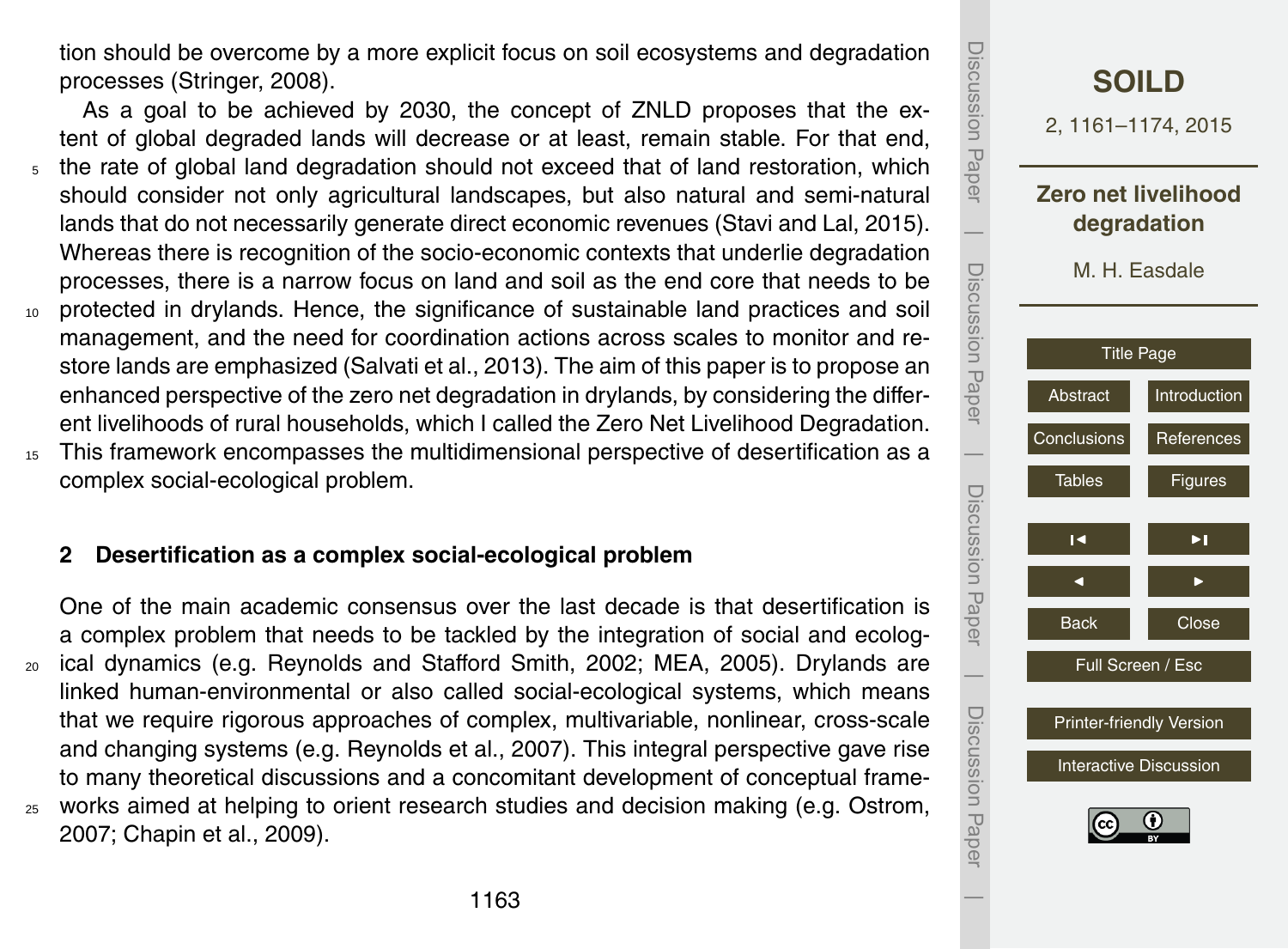Notwithstanding this undoubted and promising scientific progress, the transition from discipline-based perspectives towards the emergence of more integral approaches (e.g. sustainability science Clark and Dickson, 2003) is a complex social process in itself and takes time. Desertification is not an exception and different theoretical and <sup>5</sup> methodological issues are still under debate (e.g. Thomas, 1997; Verón et al., 2006; Vogt et al., 2011). Research contributions to biophysical degradation assessments (e.g. Cerdà and Lavee, 1999; Cerdà 2002; Xie et al., 2015; Vieira et al., 2015) and monitoring of desertification processes (e.g. Wang et al., 2013; Bai et al., 2013; Xu and Zhang 2014) dates back to the recent decades. However, socio-economic issues still have <sup>10</sup> scant links with the core of biophysical science (Barbero-Sierra et al., 2015; Torres et al., 2015). A step towards an integrated framework to combat desertification was recently proposed in the "Dryland Development Paradigm" to help understanding linked social-ecological systems in drylands. These regions are characterized by a unique set of features that should be taken into account to structure the analysis of change <sup>15</sup> (Reynolds et al., 2007), and for the development of an integrated global monitoring and

- assessment (Reynolds et al., 2011). In particular, seven features were identified as causally linked in developing a desert syndrome (Stafford Smith, 2008). Lately, a coevolutionary process between global political, social and economic drivers and local system changes in arid rangelands complemented the perspective on the desert syn-
- <sup>20</sup> drome (Easdale and Domptail, 2014). These concurrent frameworks demonstrate the recent efforts to better conceptualize desertification, from the perspective of a complex social-ecological process across scales.

#### **3 Zero Net Land Degradation: bases and challenges for a new protocol**

The concept of ZNLD proposes that the extent of global degraded lands in arid, semi- $25$  arid and dry sub-humid areas will decrease or at least, remain stable for the next fifteen years. This approach is based on three key premises (Chasek et al., 2015): (i) the goal to completely prevent further degradation is too ambitious and the focus should be

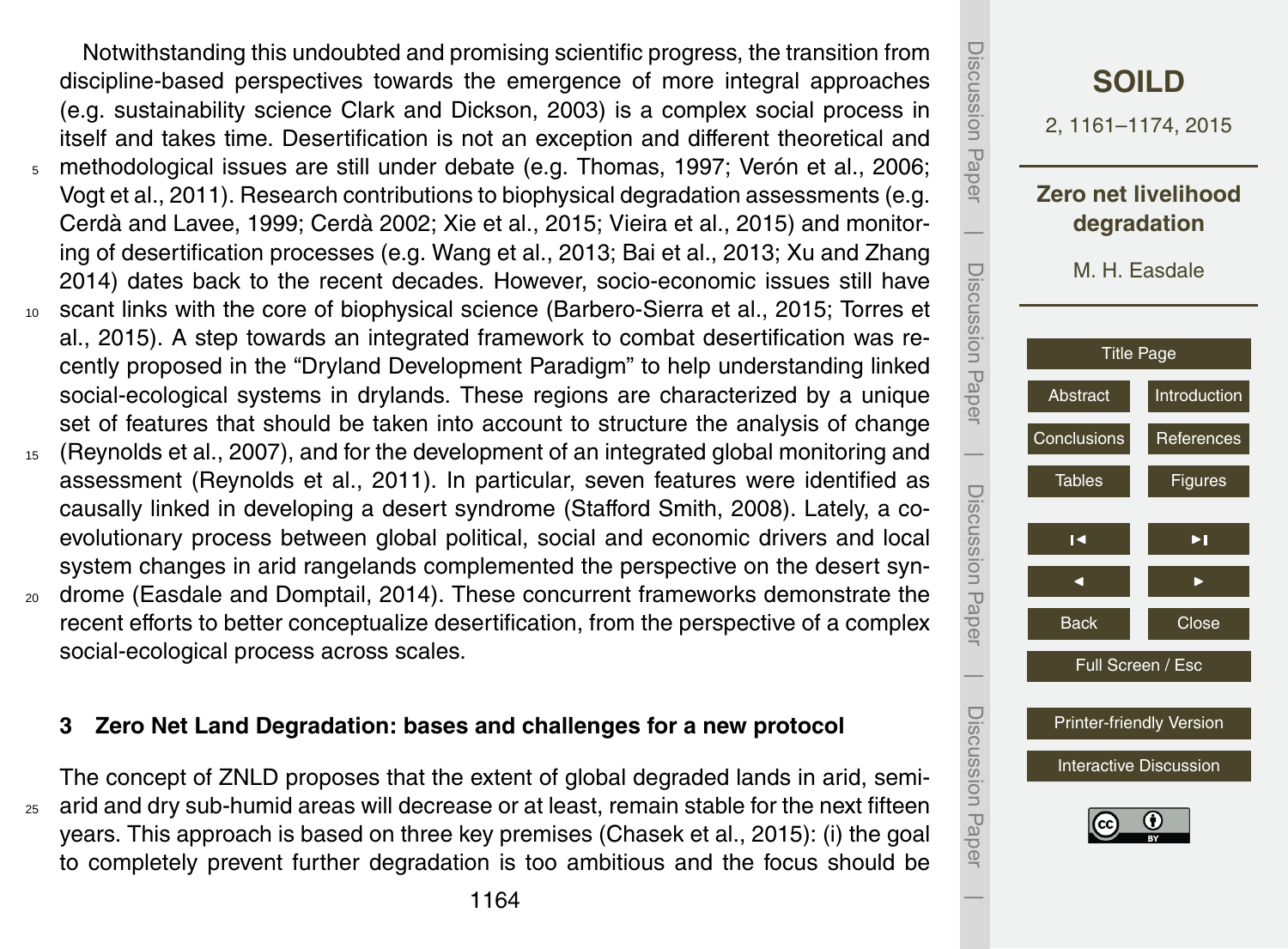rather on reducing its rate, (ii) the global land that is already degraded has reached a warning spatial extent of almost 20 % (MEA, 2005), and (iii) the provision of ecosystem services (in particular biological productivity) from already degraded lands can be recovered or restored. For that end, there are a series of scientific and political <sup>5</sup> challenges and opportunities for the implementation of a ZNLD protocol in drylands worldwide (Gnacadja, 2015).

The main identified scientific challenges relate to monitoring and management practices (Stavi and Lal, 2015). One of the highest priorities is producing a global assessment of land and soil degradation, which involves measurements, monitoring indicators

- <sup>10</sup> and data, and verification of land status and effectiveness of restoration measures at different spatial and temporal scales (Grainger, 2015; Stavi and Lal, 2015). On the other hand, the main identified implementation challenges relate to political consensus and support, awareness and empowerment of local communities, prescribing relevant management practices and financial resources and supporting mechanisms (Chasek
- <sup>15</sup> et al., 2015; Stavi and Lal, 2015). Finally, some critiques and pitfalls from existing environmental trading mechanisms are highlighted in order to develop recommendations for future ZNLD policies (Tal, 2015). Some of the main issues include the unreliability of trades aimed at restoring ecosystems, the need for clear and quantifiable units of measure, accurate definitions of spatial and temporal equivalences given land hetero-
- <sup>20</sup> geneity, and the need to consider delayed benefits and difficulties to ensure the future benefits of present land restoration efforts (Tal, 2015).

#### **4 Sustainable livelihoods approach**

The sustainable livelihoods approach is a multidisciplinary framework that organizes in a hierarchical manner the information related to how different people in different <sup>25</sup> places live. The approach is people-centered and emphasizes multiple resources, actors, strategies and outcomes (Scoones, 2009), with strong opportunities for scientific interdisciplinary integration.

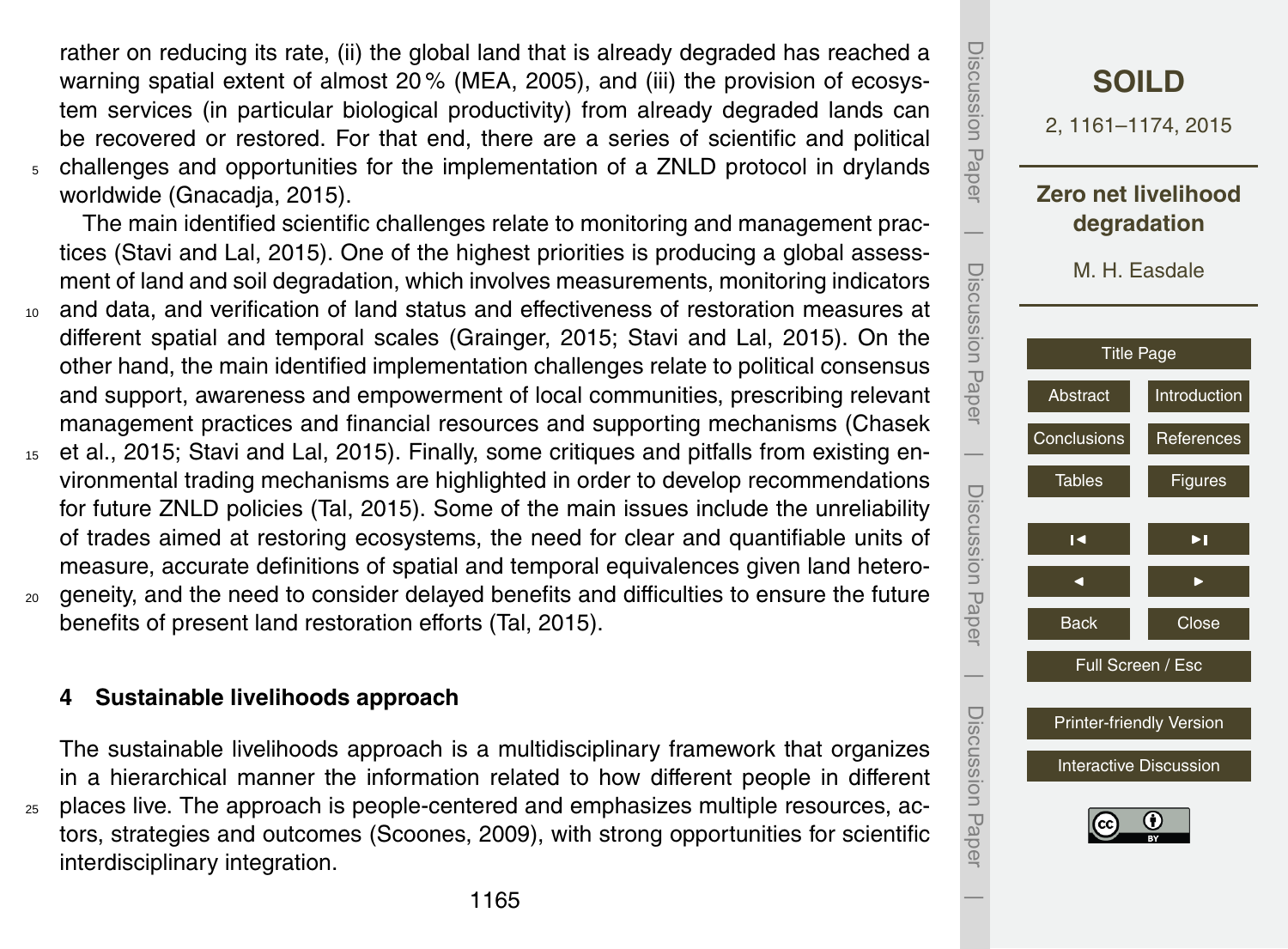The sustainable livelihoods framework links inputs as measured by the access to a range of livelihood resources and outputs such as livelihood strategies (Scoones, 2009). Given a particular context (i.e. political, historical, agro-ecological and socioeconomic), the focus is to understand what combination of livelihood resources, which

- <sup>5</sup> are designated as a metaphor with the terms "capitals" or "assets", result in the ability to deliver a combination of livelihood strategies such as agricultural intensification (Adams and Mortimore, 1997), livelihood diversification (Ellis and Allison, 2004; Easdale and Rosso, 2010; Tesfaye et al., 2011), or even not agricultural activities as tourism (Iorio and Corsale, 2010). Hence, the strongest focus have been oriented towards the
- <sup>10</sup> so called asset pentagon (i.e. where each vertex depicts a livelihood resource), with relevant discussions about how assets can be combined, substituted and switched to develop different portfolios for different farmers, in different places and under different environmental or social changes (Scoones, 2009).

The five most frequent types of capitals that comprise the vertices of that pentagon <sup>15</sup> are the natural, human, social, manufactured and financial capitals (Ekins et al., 2003; Davies et al., 2008). Natural capital is a metaphor to indicate the importance of elements of nature to human wellbeing (Daly, 1994). It includes environmental functions and services, which have been classified into four categories (de Groot et al., 2002): regulation, production, habitat and information functions. Human capital comprises all

- <sup>20</sup> individuals' capabilities important for the pursuit of any livelihood strategy (i.e. knowledge, skills, labor capacities), while social capital relates to the networks and organizations that coordinate individual contributions and actions. Manufactured capital comprises material or physical goods typically involved in a production process (i.e. machineries, tools, reproductive animals), while financial capital are monetary assets (or
- <sub>25</sub> equivalent), which contribute both to the production process and household economy (more information in Scoones, 1998; Ekins et al., 2003).

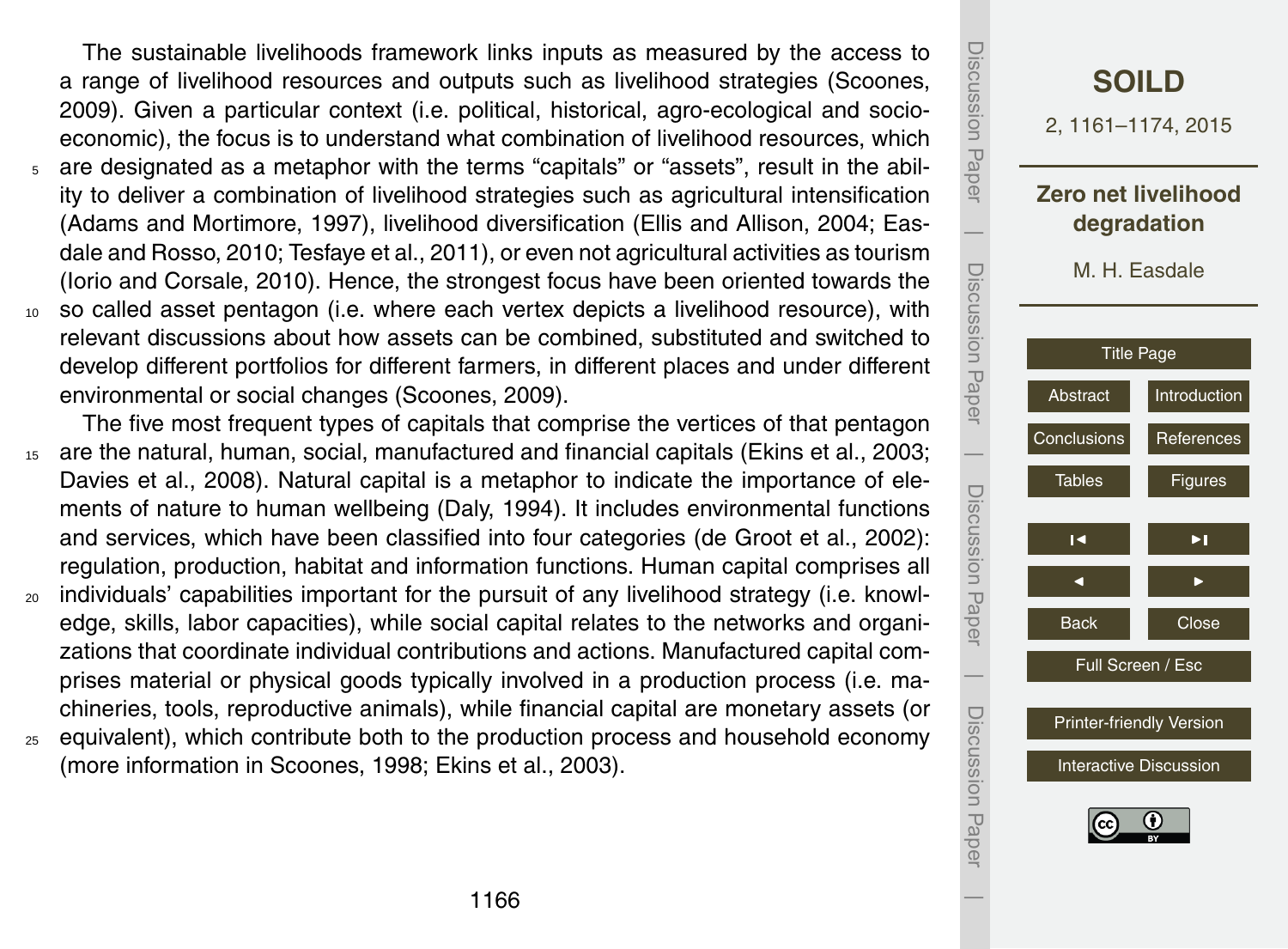#### **5 A step towards a multidimensional protocol to combat desertification**

The aim of reducing the rate of land degradation and increasing the rate of restoration of already degraded land should not be promoted with a side-effect such as increasing degradation of other human and social livelihoods. There is an assumption that the

- <sup>5</sup> reduction of the rate of land degradation and restoration of already degraded lands are the main options at hand to enhance the wellbeing of local poor people, as well as the global community in the long term. However, there is an essential human dimension to the sustainability of trades in native products from drylands that needs to be adequately tackled (Walsh and Douglas, 2011). Concurring with this statement, the question then
- <sup>10</sup> is: which are the most effective policy interventions and where should they focus? In this direction, I propose that ecosystem conservation and restoration debates in ZNLD policies should be integrated into the concept of food sovereignty, where nature matters in terms of autonomous food and local farming systems, by strengthen the linkage between local communities and nature (Altieri and Toledo, 2011; Wittman and Desmarais, <sup>15</sup> 2011).

Sustainable rangeland management cannot be achieved if sustainable livelihoods of rangeland users are neglected (Gharibvand et al., 2015). Interventions should be oriented towards the enhancement of social-ecological resilience and adaptive capacity of local communities in drylands (e.g. Davies et al., 2008; Tittonell, 2014), by support-

- <sup>20</sup> ing the diversity of rural livelihoods, which may be much more efficient than a narrow focus only on sustainable land practices and soil management. For instance, this wider perspective should avoid the erosion of traditional knowledge and weakening of local institutions (Linstädter et al., 2013; Schmidt and Pearson, 2016) in order to prevent crossing over human critical thresholds that may drive future land degradation pro-
- <sup>25</sup> cesses (Easdale and López, 2014). For instance, local ecological knowledge, the social values and productive logics involving mobile pastoralism with informal rules for management, local breeding or common property are at the core of sustainable land management in many drylands (e.g. Fernández-Giménez, 2000; Rohde et al., 2006).

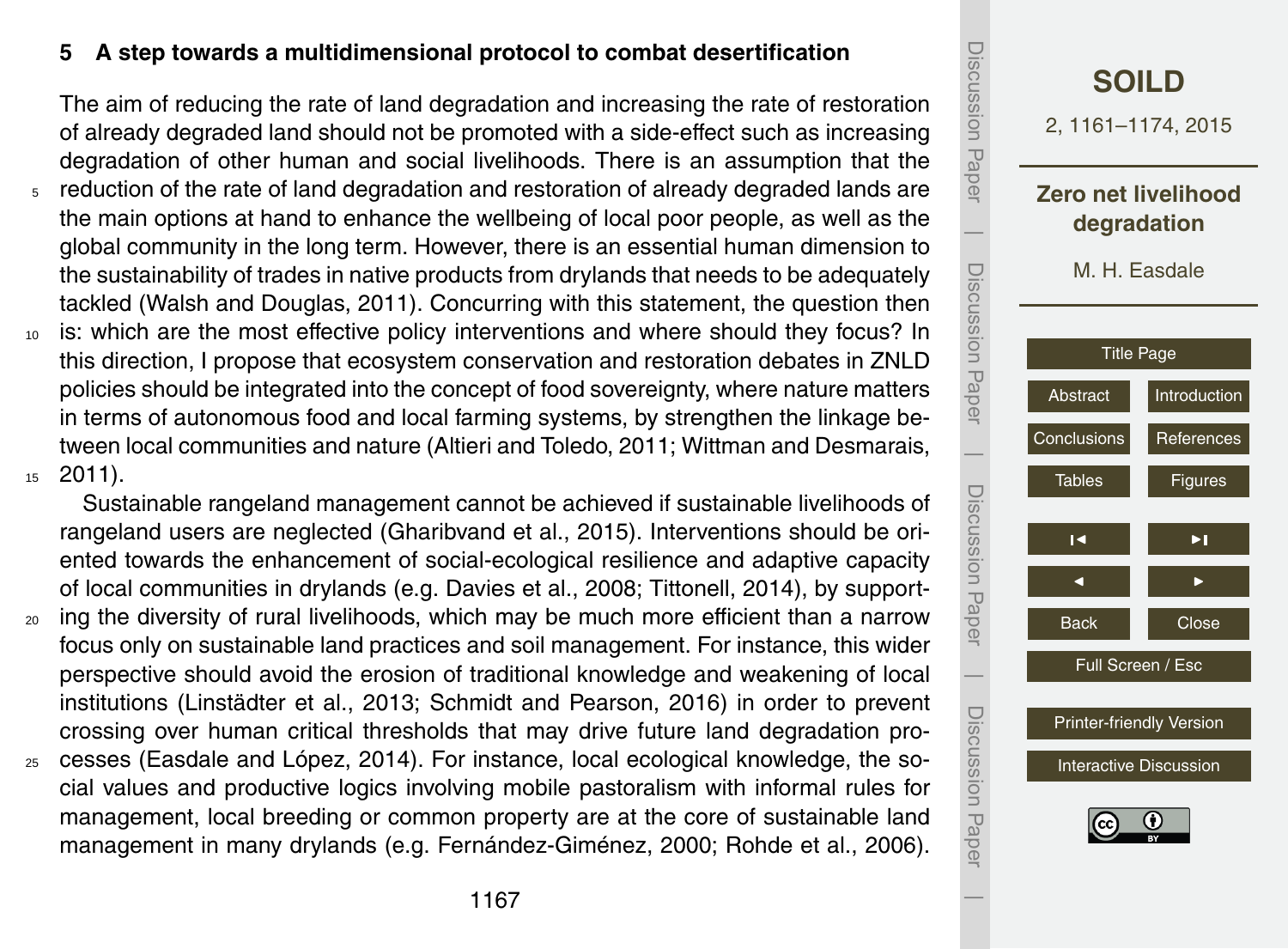However, they were frequently seen as unsustainable from the perspective of a western mindset (e.g. Hardin, 1968) that proposes radical shifts in land policies, technologies and innovations (Schmidt and Pearson, 2016), which are said to be more sustainable since they are based on science (Easdale and Domptail, 2014). Then, the statement <sup>5</sup> that land-degraded management practices need to be replaced with ones that conserve soils hides the assumptions that support this argument, which regards to the

kind of knowledge that defines indicators, data and sustainable practices.

A livelihood is said to be sustainable "when it can cope with and recover from stresses and shocks and maintain or enhance its capabilities and assets both now

- <sup>10</sup> and in the future, while not undermining the natural resource base" (Chambers and Conway, 1992). This means that desertification combat should not only be directed to sustainable management practices aimed at restoring degraded lands (e.g. organicsoil amendments) or reducing the rates of current rangelands degradation (e.g. controlling livestock pressure to prevent overstocking). The livelihood approach provides
- <sup>15</sup> the perspective that natural resource degradation should be tackled in a wider manner than only a cause-and-effect logic due to a liner ecological process (Gharibvand et al., 2015). Other socio-economic direct and ultimate drivers should also be included in order to orient interventions adequately (Easdale and Domptail, 2014).

Policies aimed at supporting the diversity of livelihood resources can serve as a <sup>20</sup> portfolio to cope with or to offset further land degradation and even to restore degraded

- land. For instance, different livelihood strategies such as income diversification and social networks involving partnership to obtain better prices from associated sales, served as decoupling mechanisms between smallholder' household income and the impact of drought on their livestock systems (Easdale and Rosso, 2010). Additional
- <sup>25</sup> off-farm income can favor conservative management, release pressure on natural resources and promote reinvestment or complement livestock expenditures while natural resources recover (Kilic et al., 2009). Studies on the influence of the diversity of rural livelihoods on soil fertility status and its spatial variation shed light in the promotion of differentiated technological innovations to address the problem of poor productivity of

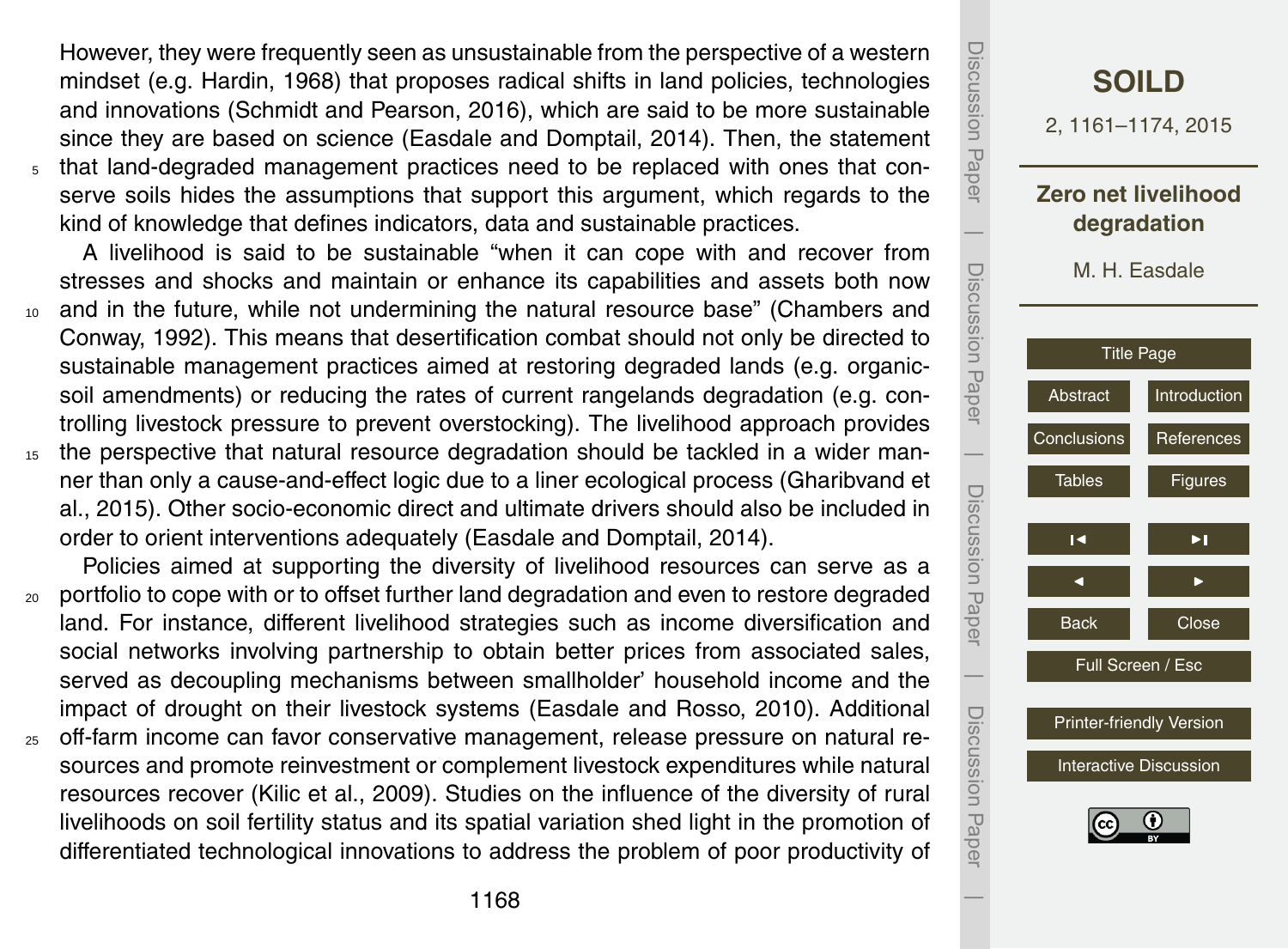<span id="page-8-0"></span>smallholder farms (Tittonell et al., 2010). The identification of socio-economic variables associated with environmental conditions can lead to a long-term reduction in land sensitivity to degradation (Salvati and Carlucci, 2014). Then, tackling different household livelihood strategies is thus not only necessary to target agricultural innovations, <sup>5</sup> but also to understand how the specific objectives, logics and endowments of different

household types affect resource allocation and management practices (Tittonell et al., 2010).

#### **6 Conclusions**

The concept of zero net land degradation proposes the basis for a future protocol to <sup>10</sup> reduce global dryland degradation. However, there is an essential human dimension to the sustainability of drylands that should be adequately tackled. In order to provide a wider perspective of the zero net degradation in drylands, I suggest considering the different livelihoods of rural households as a framework that encompasses the multidimensional perspective of desertification as a complex social-ecological problem. Zero <sup>15</sup> net livelihood degradation as a new UNCCD protocol to combat desertification should

foster sustainable livelihood outcomes rather than only sustainable land practices or soil management.

*Acknowledgements.* I acknowledge the financial support provided by INTA (PATNOR-1281103).

#### <sup>20</sup> **References**

- Adams, W. M. and Mortimore, M. J.: Agricultural intensification and flexibility in the Nigerian Sahel, Geograph. J., 163, 150–160, 1997.
- Altieri, M. A. and Toledo, V. M.: The agroecological revolution in Latin America: rescuing nature, ensuring food sovereignty and empowering peasants, J. Peasant Stud., 38, 587–612, 2011.

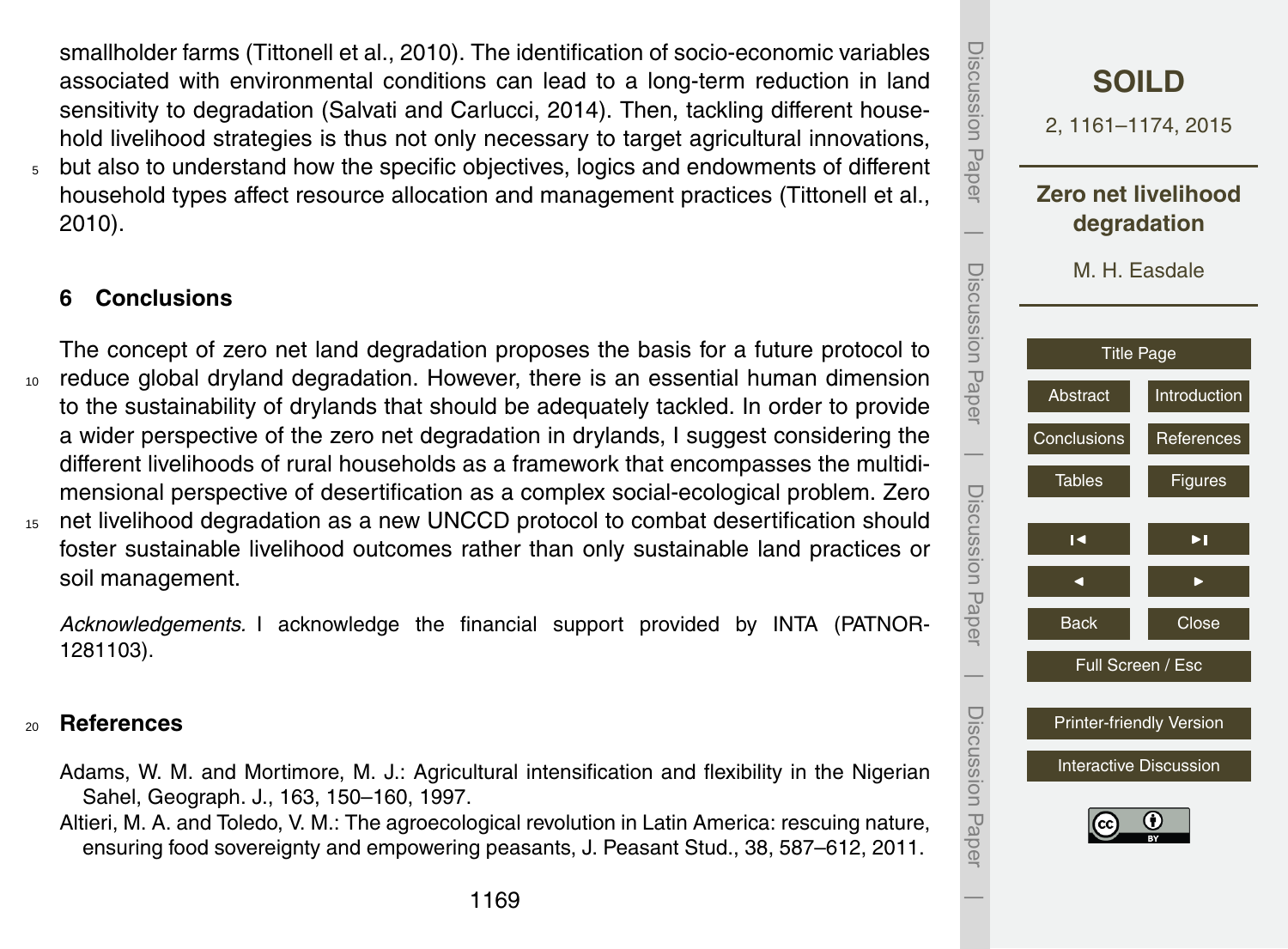Bai, X.-Y., Wang, S.-J., and Xiong, K.-N.: Assessing spatial-temporal evolution processes of karst rocky desertification land: Indications for restoration strategies, Land Degrad. Develop., 24, 47–56, doi[:10.1002/ldr.1102,](http://dx.doi.org/10.1002/ldr.1102) 2013.

Barbero-Sierra, C., Marques, M. J., Ruiz-Pérez, M., Escadafal, R., and Exbrayat, W.: How is <sup>5</sup> desertification research addressed in Spain? Land versus soil approaches, Land Degrad.

Develop., 26, 423–432, 2015.

Cerdà, A.: The effect of season and parent material on water erosion on highly eroded soils in eastern Spain, J. Arid Environ., 52, 319–337, 2002.

Cerdà, A. and Lavee, H.: The effect of grazing on soil and water losses under arid and mediter-<sup>10</sup> ranean climates, Implications for desertification, Pirineos, 153–154, 159–174, 1999.

Chambers, R. and Conway, G.: Sustainable rural livelihoods: practical concepts for the 21st century, Institute of Development Studies, UK, 1992.

Chapin III, F. S., Kofinas, G. P., and Folke, C.: Principles of ecosystem stewardship: resiliencebased natural resource management in a changing world, Springer, New York, 2009.

<sup>15</sup> Chasek, P., Safriel, U., Shikongo, S., and Fuhrman, V. F.: Operationalizing Zero Net Land Degradation: The next stage in international efforts to combat desertification?, J. Arid Environ., 112, 5–13, 2015.

Clark, W. C. and Dickson, N. M.: Sustainability science: the emerging research program, Proc. Natl. Acad. Sci., 100, 8059–8061, 2003.

<sup>20</sup> Daly, H.: Operationalizing sustainable development by investing in natural capital, in: Investing in Natural Capital: The ecological economics approach to sustainability, edited by: Jansson, A. M., Hammer, M., Folke, C., and Costanza, R., Island Press, 22–37, 1994.

Davies, J., White, J., Wright, A., Maru, Y., and LaFlamme, M.: Applying the sustainable livelihoods approach in Australian desert Aboriginal development, Rangeland J., 30, 55–65, <sup>25</sup> 2008.

De Groot, R. S., Wilson, M. A., and Boumans, R. M.: A typology for the classification, description and valuation of ecosystem functions, goods and services, Ecol. Econom., 41, 393–408, 2002.

Easdale, M. H. and Domptail, S. E.: Fate can be changed! Arid rangelands in a globalizing

- <sup>30</sup> world A complementary co-evolutionary perspective on the current "desert syndrome", J. Arid Environ., 100–101, 52–62, 2014.
	- Easdale, M. H. and López, D. R.: Sustainable livelihood approach from the lens of the stateand-transition model: an integrated model for social-ecological research and management,

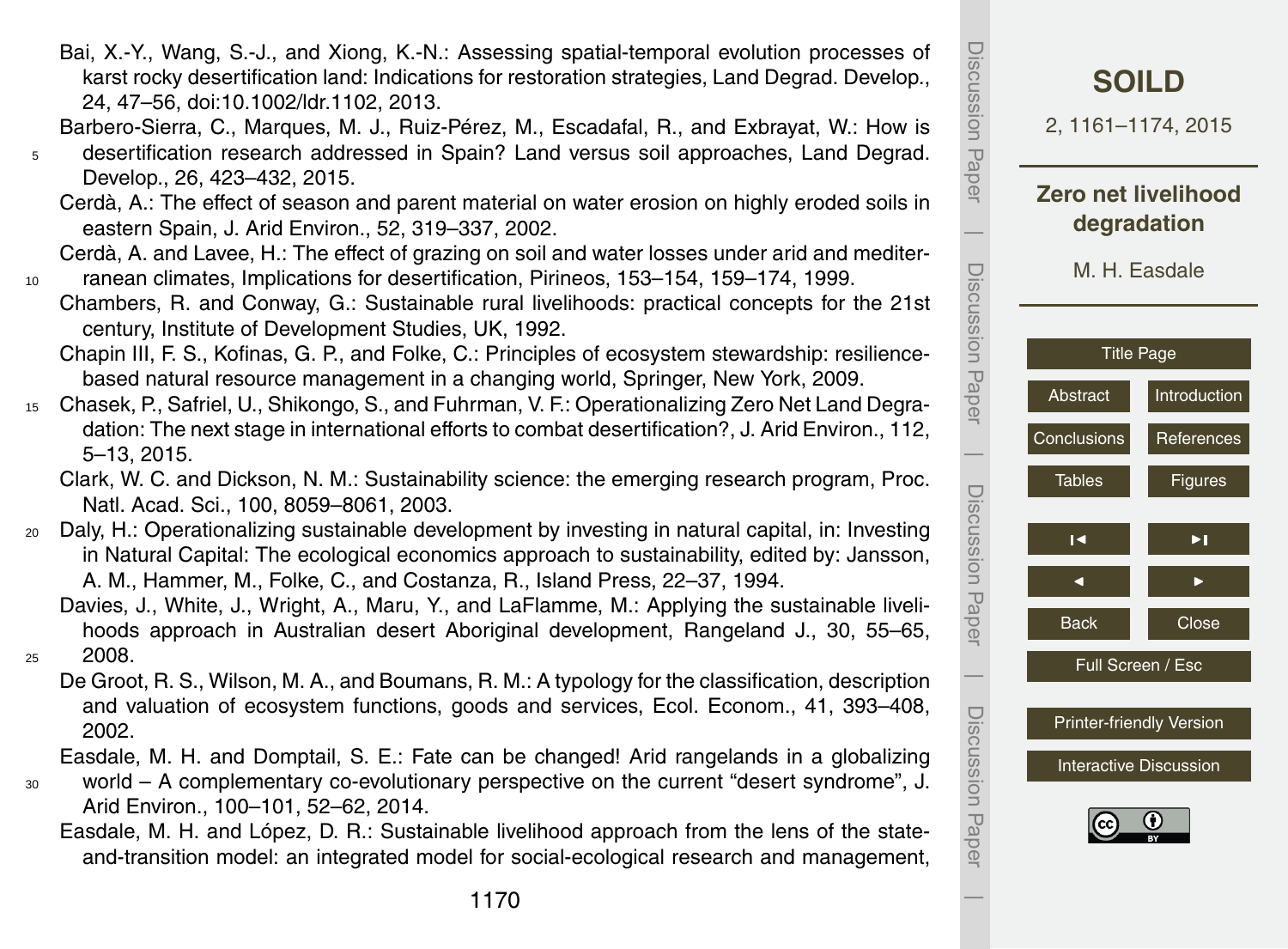Resilience Congress, Resilience and Development: Mobilizing for Transformation, Montpellier, France, 2014.

- Easdale, M. H. and Rosso, H.: Dealing with drought: social implications of different smallholder survival strategies in semi-arid rangelands of Northern Patagonia, Argentina, Rangeland J., <sup>5</sup> 32, 247–255, 2010.
	- Ekins, P., Simon, S., Deutsch, L., Folke, C., and De Groot, R.: A framework for the practical application of the concepts of critical natural capital and strong sustainability, Ecol. Econom., 44, 165–185, 2003.

Ellis, F. and Allison, E.: Livelihood diversification and natural resource access, Overseas Devel-10 opment Group, University of East Anglia, 2004.

Fernández-Giménez, M. E.: The role of Mongolian nomadic pastoralists' ecological knowledge in rangeland management, Ecol. Appl., 10, 1318–1326, 2000.

Gharibvand, H. K., Azadi, H., and Witlox, F.: Exploring appropriate livelihood alternatives for sustainable rangeland management, Rangeland J., 37, 345–356, 2015.

- <sup>15</sup> Gnacadja, L.: New challenges in science and policies to combat desertification, J. Arid Environ., 112, 1–4, 2015.
	- Grainger, A.: Is Land Degradation Neutrality feasible in dry areas?, J. Arid Environ., 112, 14–24, 2015.
	- Hardin, G.: The tragedy of the commons, Science, 162, 1243–1248, 1968.
- <sup>20</sup> Iorio, M. and Corsale, A.: Rural tourism and livelihood strategies in Romania, J. Rural Stud., 26, 152–162, 2010.
	- Kilic, T., Carletto, C., Miluka, J., and Savastano, S.: Rural nonfarm income and its impact on agriculture: evidence from Albania, Agricult. Econom., 40, 139–160, 2009.

Linstädter, A., Kemmerling, B., Baumann, G., and Kirscht, H.: The importance of being reliable–

- <sup>25</sup> local ecological knowledge and management of forage plants in a dryland pastoral system (Morocco), J. Arid Environ., 95, 30–40, 2013.
	- Millennium Ecosystem Assessment (MEA): Ecosystems and human well-being: Desertification synthesis, World Resources Institute, Washington, D.C., 2005.

Ostrom, E.: A diagnostic approach for going beyond panaceas, Proc. Natl. Acad. Sci., 104, <sup>30</sup> 15181–15187, 2007.

Reynolds, J. F. and Stafford Smith, D. M.: Global desertification: Do humans cause deserts?, Dahlem University Press, Berlin, 2002.

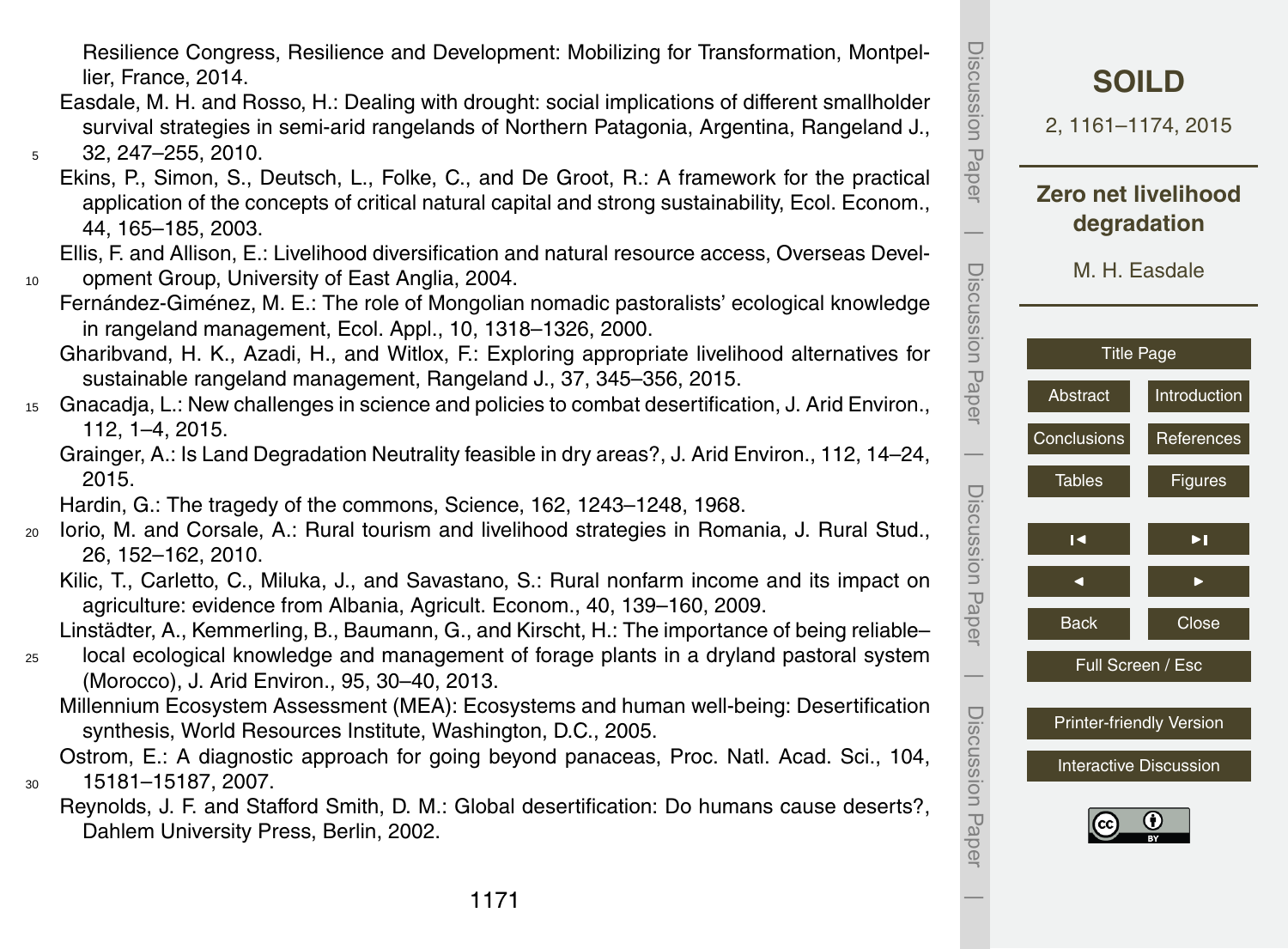- Reynolds, J. F., Stafford Smith, D. M., Lambín, E. F., Turner II, B. L., Mortimore, M., Batterbury, S. P. J., Downing, T. E., Dowlatabadi, H., Fernández, R., Herrick, J. E., Huber-Sannwald, E., Jiang, H., Leemans, R., Lynam, T., Maestre, F. T., Ayrza, M., and Walker, B.: Global desertification: building a science for dryland development, Science, 316, 847–851, 2007.
- <sup>5</sup> Reynolds, J. F., Grainger, A., Stafford Smith, D. M., Bastin, G., Garcia-Barrios, L., Fernández, R. J., Janssen, M. A., Jürgens, N., Scholes, R. J., Veldkamp, A., Verstraete, M. M., Von Maltitz, G., and Zdruli, P.: Scientific concepts for an integrated analysis of desertification, Land Degrad. Develop., 22, 166–183, doi[:10.1002/ldr.1104,](http://dx.doi.org/10.1002/ldr.1104) 2011.

Rohde, R. F., Moleele, N. M., Mphale, M., Allsopp, N., Chanda, R., Hoffman, M. T., Magole, L.,

- <sup>10</sup> and Young, E.: Dynamics of grazing policy and practice: environmental and social impacts in three communal areas of southern Africa, Environ. Sci. Policy, 9, 302–316, 2006.
	- Salvati, L. and Carlucci, M.: Zero Net Land Degradation in Italy: The role of socioeconomic and agro-forest factors, J. Environ. Manage., 145, 299–306, 2014.

Salvati, L., Tombolini, I., Perini, L., and Ferrara, A.: Landscape changes and environmental

- <sup>15</sup> quality: the evolution of land vulnerability and potential resilience to degradation in Italy, Regional Environ. Change, 13, 1223–1233, 2013.
	- Schmidt, M. and Pearson, O.: Pastoral livelihoods under pressure: Ecological, political and socioeconomic transitions in Afar (Ethiopia), J. Arid Environ., 124, 22–30, 2016.

Scoones, I.: Sustainable rural livelihoods: a framework for analysis, IDS Working Paper 72, <sup>20</sup> Brighton, UK, 1998.

Scoones, I.: Livelihoods perspectives and rural development, J. Peasant Stud., 36, 171–196, 2009.

Stafford Smith, D. M.: The "desert syndrome" – causally-linked factors that characterise outback Australia, Rangeland J., 30, 3–14, 2008.

<sup>25</sup> Stavi, I. and Lal, R.: Achieving zero net land degradation: challenges and opportunities, J. Arid Environ., 112, 44–51, 2015.

Stringer L.: Can the UN Convention to Combat Desertification guide sustainable use of the world's soils?, Front. Ecol. Environ., 6, 138–144, 2008.

Tal, A.: The implications of environmental trading mechanisms on a future Zero Net Land Degra-<sup>30</sup> dation protocol, J. Arid Environ., 112, 25–32, 2015.

Tesfaye, Y., Roos, A., Campbell, B. M., and Bohlin, F.: Livelihood strategies and the role of forest income in participatory-managed forests of Dodola area in the bale highlands, southern Ethiopia, Forest Policy Econom., 13, 258–265, 2011.

| Discussion Paper    | <b>SOILD</b><br>2, 1161-1174, 2015                               |                |  |
|---------------------|------------------------------------------------------------------|----------------|--|
|                     | Zero net livelihood<br>degradation                               |                |  |
| Discussion Paper    | M. H. Easdale                                                    |                |  |
|                     | <b>Title Page</b>                                                |                |  |
|                     | Abstract                                                         | Introduction   |  |
|                     | Conclusions                                                      | References     |  |
|                     | <b>Tables</b>                                                    | <b>Figures</b> |  |
|                     | $\overline{\phantom{a}}$                                         | ▶∣             |  |
| Discussion<br>Paper |                                                                  |                |  |
|                     | <b>Back</b>                                                      | Close          |  |
|                     | Full Screen / Esc                                                |                |  |
| Discussion<br>Papel | <b>Printer-friendly Version</b><br><b>Interactive Discussion</b> |                |  |
|                     |                                                                  |                |  |
|                     |                                                                  |                |  |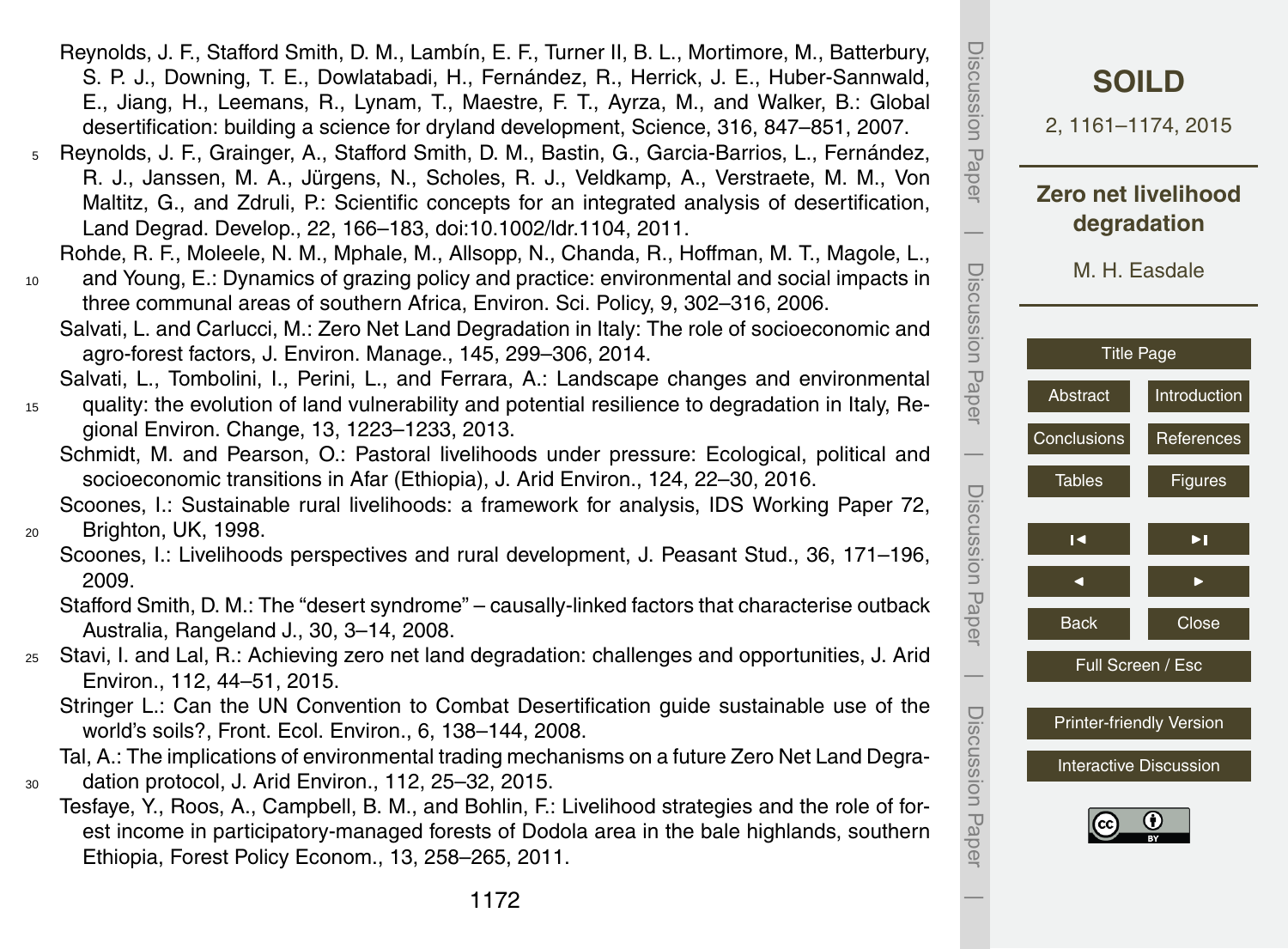- Tittonell, P.: Livelihood strategies, resilience and transformability in African agroecosystems, Agr. Syst., 126, 3–14, 2014.
- Tittonell, P., Muriuki, A., Shepherd, K. D., Mugendi, D., Kaizzi, K. C., Okeyo, J., Verchot, L., Coe, R., and Vanlauwe, B.: The diversity of rural livelihoods and their influence on soil fertility in <sup>5</sup> agricultural systems of East Africa–A typology of smallholder farms, Agr. Syst., 103, 83–97,
- 2010.
- Thomas, D. S. G.: Science and the desertification debate, J. Arid Environ., 37, 599–608, 1997. Torres, L., Abraham, E. M., Rubio, C., Barbero-Sierra, C., and Ruiz-Pérez, M.: Desertification research in Argentina, Land Degrad. Develop., 26, 433–440, 2015.
- <sup>10</sup> United Nations Convention to Combat Desertification (UNCCD): Zero Net Land Degradation. A sustainable development goal for Rio+ 20, UNCCD Secretariat Policy Brief, UN Convention to Combat Desertification, Bonn, 2012.

Verón, S. R., Paruelo, J. M., and Oesterheld, M.: Assessing desertification, J. Arid Environ., 66, 751–763, 2006.

- <sup>15</sup> Vieira, R. M. S. P., Tomasella, J., Alvalá, R. C. S., Sestini, M. F., Affonso, A. G., Rodriguez, D. A., Barbosa, A. A., Cunha, A. P. M. A., Valles, G. F., Crepani, E., de Oliveira, S. B. P., de Souza, M. S. B., Calil, P. M., de Carvalho, M. A., Valeriano, D. M., Campello, F. C. B., and Santana, M. O.: Identifying areas susceptible to desertification in the Brazilian northeast, Solid Earth, 6, 347–360, doi[:10.5194/se-6-347-2015,](http://dx.doi.org/10.5194/se-6-347-2015) 2015.
- <sup>20</sup> Vogt, J. V., Safriel, U., Von Maltitz, G., Sokona, Y., Zougmore, R., Bastin, G., and Hill, J.: Monitoring and assessment of land degradation and desertification: Towards new conceptual and integrated approaches, Land Degrad. Develop., 22, 150–165, doi[:10.1002/ldr.1075,](http://dx.doi.org/10.1002/ldr.1075) 2011. Walsh, F. and Douglas, J.: No bush foods without people: the essential human dimension to the sustainability of trade in native plant products from desert Australia, Rangeland J., 33,
- <sup>25</sup> 395–416, 2011.
	- Wang, T., Yan, C. Z., Song, X., and Li, S.: Landsat images reveal trends in the aeolian desertification in a source area for sand and dust storms in china's alashan plateau (1975–2007), Land Degrad. Develop., 24, 422–429, doi[:10.1002/ldr.1138,](http://dx.doi.org/10.1002/ldr.1138) 2013.

Wittman, H. and Desmarais, A. A.: Food sovereignty: reconnecting food, nature and community, <sup>30</sup> Pambazuka Press, Oxford, 2011.

Xie, L. W., Zhong, J., Chen, F. F., Cao, F. X., Li, J. J., and Wu, L. C.: Evaluation of soil fertility in the succession of karst rocky desertification using principal component analysis, Solid Earth, 6, 515–524, doi[:10.5194/se-6-515-2015,](http://dx.doi.org/10.5194/se-6-515-2015) 2015.



Discussion Paper

Discussion

 $\overline{\phantom{a}}$ 

Paper

Discussion Paper

 $\overline{\phantom{a}}$ 

Discussion Paper

 $\overline{\phantom{a}}$ 

Discussion Paper

 $\overline{\phantom{a}}$